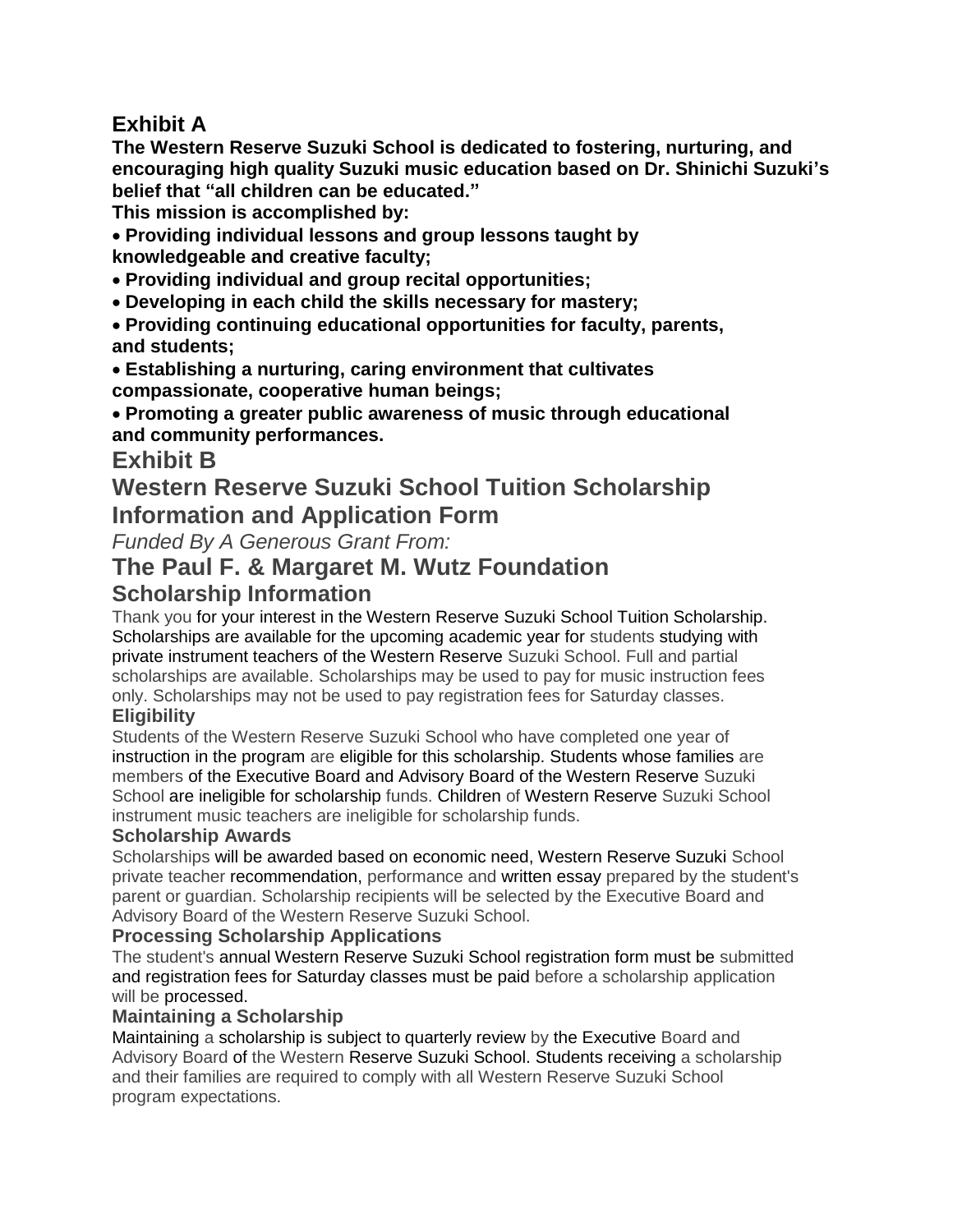### **Schoarship application Checklist:**

\_ A completed application form;

\_ A letter of recommendation from the applicant's instrument music teacher. Please give the Teacher Recommendation Form to the applicant's private lesson teacher. Teacher Recommendation Forms must be sent directly from the private lesson teacher to Marlene Moses, Executive Director of the Western Reserve Suzuki School;

\_ A music performance on DVD, private Youtbue link or emailed video. Performances may include accompaniment. Label the DVD with the applicant's name. DVDs will not be returned;

\_ A completed DVD information form;

A one-page essay prepared by the applicant's parent or quardian. The essay should address why the scholarship is being sought and how music lessons influence the applicant's life; and

A copy of the family's most recent federal 1040 tax form, pages 1 and 2 only. A family's financial information will remain confidential.

*Note: No substitutions are permitted. Incomplete applications will not be considered.* **Deadline**

Applications must be **postmarked by June 30**. Scholarships will be selected by July 31 **Send application and all supplementary materials to**

Marlene Moses, WRSS Scholarship Chair

5170 Brockton Dr.

Stow, OH 44224

Marlene Moses [mmosesviolin@yahoo.com](mailto:mmosesviolin@yahoo.com)

# **Western Reserve Suzuki School Tuition Scholarship Scholarship Application**

\_\_\_\_\_\_\_\_\_\_\_\_\_\_\_\_\_\_\_\_\_\_\_\_\_\_\_\_\_\_\_\_\_\_\_\_\_\_\_\_\_\_\_\_\_\_\_\_\_\_\_\_\_\_\_\_\_\_\_

Student's Name:

| Student's Age: _______________________Instrument: ______________________________ |
|----------------------------------------------------------------------------------|
|                                                                                  |
| Number of Years Studying at Western Reserve Suzuki School: ________              |
|                                                                                  |
|                                                                                  |
|                                                                                  |
| Are you currently receiving other music scholarships? ___________                |
|                                                                                  |
| Number of Years Studying: _______                                                |

Are you currently waiting to learn if you will be the recipient of other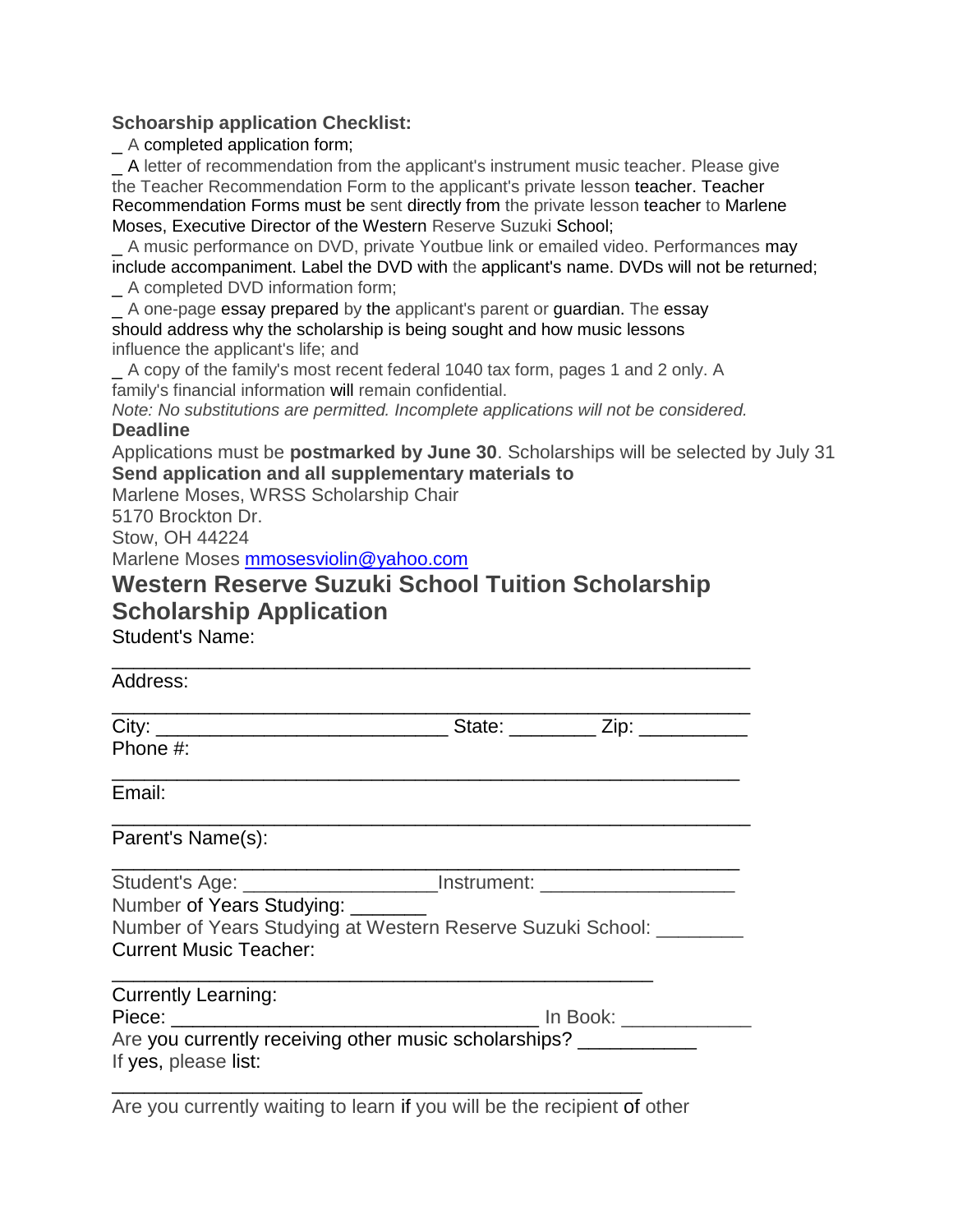music scholarships? If yes, when will you know if you have been awarded these scholarships?

Briefly describe the applicant's participation in musical events, such as community performances, orchestras, auditions, competitions, recitals or other music-related activities:

\_\_\_\_\_\_\_\_\_\_\_\_\_\_\_\_\_\_\_\_\_\_\_\_\_\_\_\_\_\_\_\_\_\_\_\_\_\_\_\_\_\_\_\_\_\_\_\_\_\_\_\_\_\_\_\_\_\_\_ \_\_\_\_\_\_\_\_\_\_\_\_\_\_\_\_\_\_\_\_\_\_\_\_\_\_\_\_\_\_\_\_\_\_\_\_\_\_\_\_\_\_\_\_\_\_\_\_\_\_\_\_\_\_\_\_\_\_\_ \_\_\_\_\_\_\_\_\_\_\_\_\_\_\_\_\_\_\_\_\_\_\_\_\_\_\_\_\_\_\_\_\_\_\_\_\_\_\_\_\_\_\_\_\_\_\_\_\_\_\_\_\_\_\_\_\_\_\_ \_\_\_\_\_\_\_\_\_\_\_\_\_\_\_\_\_\_\_\_\_\_\_\_\_\_\_\_\_\_\_\_\_\_\_\_\_\_\_\_\_\_\_\_\_\_\_\_\_\_\_\_\_\_\_\_\_\_\_ \_\_\_\_\_\_\_\_\_\_\_\_\_\_\_\_\_\_\_\_\_\_\_\_\_\_\_\_\_\_\_\_\_\_\_\_\_\_\_\_\_\_\_\_\_\_\_\_\_\_\_\_\_\_\_\_\_\_\_ \_\_\_\_\_\_\_\_\_\_\_\_\_\_\_\_\_\_\_\_\_\_\_\_\_\_\_\_\_\_\_\_\_\_\_\_\_\_\_\_\_\_\_\_\_\_\_\_\_\_\_\_\_\_\_\_\_\_\_ \_\_\_\_\_\_\_\_\_\_\_\_\_\_\_\_\_\_\_\_\_\_\_\_\_\_\_\_\_\_\_\_\_\_\_\_\_\_\_\_\_\_\_\_\_\_\_\_\_\_\_\_\_\_\_\_\_\_\_

\_\_\_\_\_\_\_\_\_\_\_\_\_\_\_\_\_\_\_\_\_\_\_\_\_\_\_\_\_\_\_\_\_\_\_\_\_\_\_\_\_\_\_\_\_\_\_\_\_\_\_\_\_\_\_\_\_\_\_ Deadline: Applications must be postmarked by June 30.

**Western Reserve Suzuki School Tuition Scholarship Teacher Recommendation Form** *Parents: Please give this form to your child's instrument teacher.* **Teacher's Name**:

### \_\_\_\_\_\_\_\_\_\_\_\_\_\_\_\_\_\_\_\_\_\_\_\_\_\_\_\_\_\_\_\_\_\_\_\_\_\_\_\_\_\_\_\_\_\_\_\_\_\_\_\_\_\_\_\_\_\_\_\_\_\_\_\_\_\_\_\_\_\_ **Name of applicant:**

**Instrument:** 

**Number of years of study**: \_\_\_\_\_\_\_ **Length of** *current* **lessons**: \_\_\_\_\_\_\_\_

**Number of years with you:** \_\_\_\_\_\_\_\_\_\_\_\_\_ (if different than above)

**Does this student attend lessons and group classes regularly? YES NO**

**Does this student attend outside musical activities such as concerts, workshops and performances? YES NO**

\_\_\_\_\_\_\_\_\_\_\_\_\_\_\_\_\_\_\_\_\_\_\_\_\_\_\_\_\_\_\_\_\_\_\_\_\_\_\_\_\_\_\_\_\_\_\_\_\_\_\_\_\_\_\_\_\_\_\_\_\_\_\_\_\_\_\_\_

**Using a scale of 1-10 (1 = poor; 10 = exceptional), provide a number which** represents your overall ranking of this student:

**Briefly state why you believe this student or family would be a good candidate for a Western Reserve Suzuki School Tuition Scholarship.**

*Teacher Signature: \_\_\_\_\_\_\_\_\_\_\_\_\_\_\_\_\_\_\_\_\_\_\_\_\_\_\_\_\_\_\_\_\_\_\_\_\_*

*Teacher: Please return this form to:*

*Marlene Moses*

*5170 Brockton Dr. Stow 44224*

Deadline: Applications must be postmarked by June 30.

**Western Reserve Suzuki School Tuition Scholarship DVD/Video Submission Information Form**

 Please submit this form with a DVD, emailed video, or private Youtube link of a polished performance. Youtube has instructions for setting up a private link. You may also email a video directly to Marlene Moses at mmosesviolin@yahoo.com

Accompaniment is optional, but not required.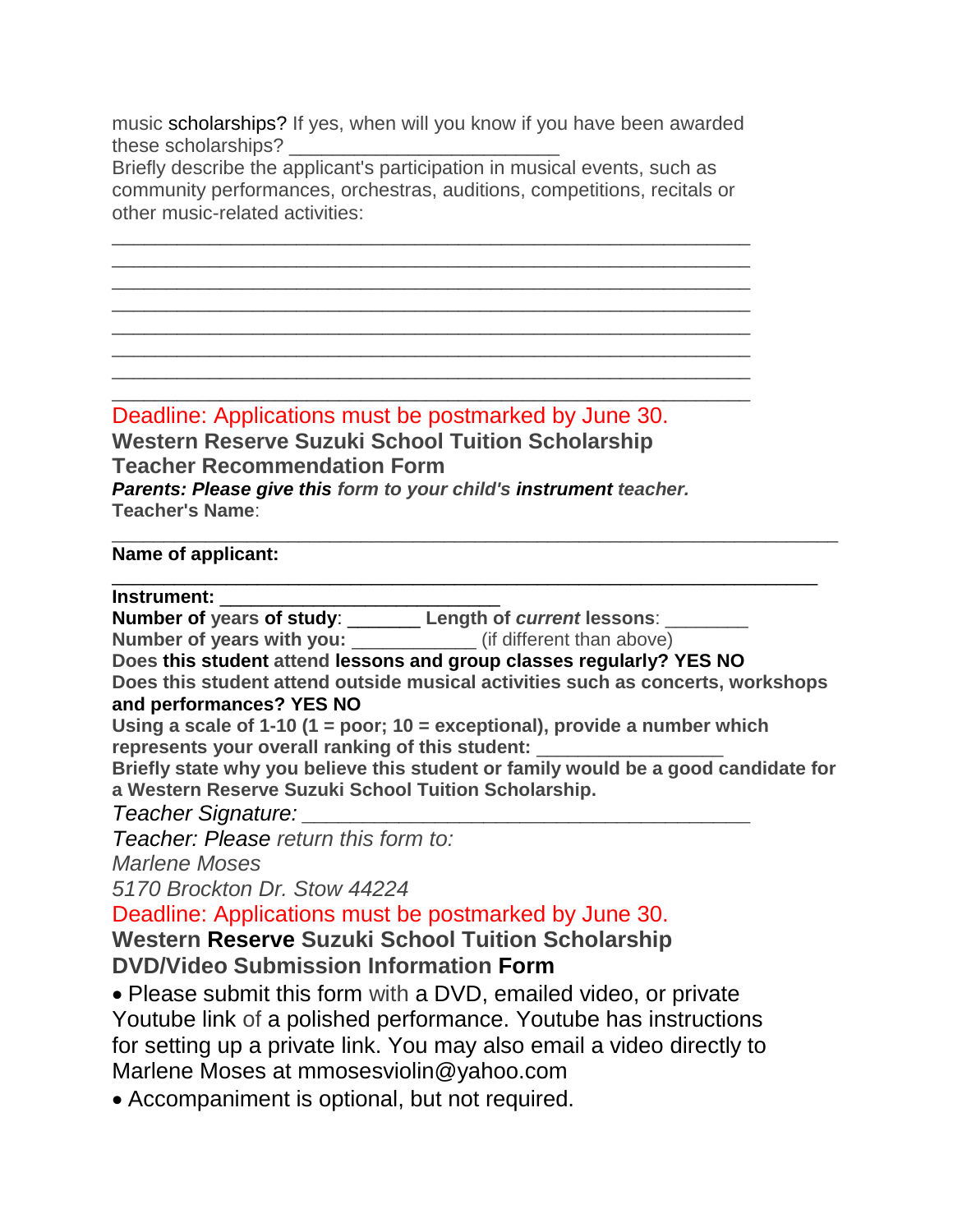- Label the DVD with the applicant's name.
- DVDs will not be returned.

Applicant's Name:

### Instrument:

Piece performed, including opus number and movement where appropriate:

\_\_\_\_\_\_\_\_\_\_\_\_\_\_\_\_\_\_\_\_\_\_\_\_\_\_\_\_\_\_\_\_\_\_\_\_\_\_\_\_\_\_\_\_\_\_\_\_\_\_\_\_\_\_\_\_\_\_

\_\_\_\_\_\_\_\_\_\_\_\_\_\_\_\_\_\_\_\_\_\_\_\_\_\_\_\_\_\_\_\_\_\_\_\_\_\_\_\_\_\_\_\_\_\_\_\_\_\_\_\_\_\_\_\_\_\_

\_\_\_\_\_\_\_\_\_\_\_\_\_\_\_\_\_\_\_\_\_\_\_\_\_\_\_\_\_\_\_\_\_\_\_\_\_\_\_\_\_\_\_\_\_\_\_\_\_\_\_\_\_\_\_\_\_\_

\_\_\_\_\_\_\_\_\_\_\_\_\_\_\_\_\_\_\_\_\_\_\_\_\_\_\_\_\_\_\_\_\_\_\_\_\_\_\_\_\_\_\_\_\_\_\_\_\_\_\_\_\_\_\_\_\_\_

\_\_\_\_\_\_\_\_\_\_\_\_\_\_\_\_\_\_\_\_\_\_\_\_\_\_\_\_\_\_\_\_\_\_\_\_\_\_\_\_\_\_\_\_\_\_\_\_\_\_\_\_\_\_\_\_\_\_

## Composer:

Date of performance:

## **Western Reserve Suzuki School Tuition Scholarship Written Essay Form**

Please submit a one-page essay prepared by the applicant's parent or legal guardian. The essay should address why the scholarship is being sought and how music lessons influence the applicant's life. Include the applicant's name and application date at the top of the essay.

# **Exhibit C**

### **Scholarship Recipient Expectations:**

Once a family is awarded a scholarship it is their job to maintain their commitment to WRSS for the entire academic year. This commitment includes; consistent and diligent practice, regular attendance to both private and group lessons (including group class, theory and performance time). It is also expected that the student/family attends all community performances, group and individual recital opportunities to the best of their ability. If the student/family decides to leave WRSS at any point in time throughout the year, they will be responsible to re-pay their scholarship, in full, back to WRSS. If the teacher or other faculty members observe that the family is no longer dedicated or is not living up to the requirements of the scholarship award the family may also be asked to repay the scholarship back to WRSS. The awarding of a scholarship dictates that the family must maintain or exceed the prior participation. Families who are awarded scholarships are considered representatives of the Suzuki Philosophy and WRSS; therefore their participation, attitude and involvement are key to the success of the program, and to themselves.

1. Regular private lesson attendance

2. Regular, daily practice, roughly equal to length of lesson (minimum of 5 days of practice each week)

3. Regular listening to Suzuki repertoire

4. Regular review of Suzuki repertoire based on semester rep list

5. Regular Saturday Class attendance – barring an extended emergency, 3 excused absences per year will be tolerated. Beyond that, group or theory teacher will consult private teacher regarding absences.

6. Participation in at least 1 WRSS Community Performance per year. More if possible.